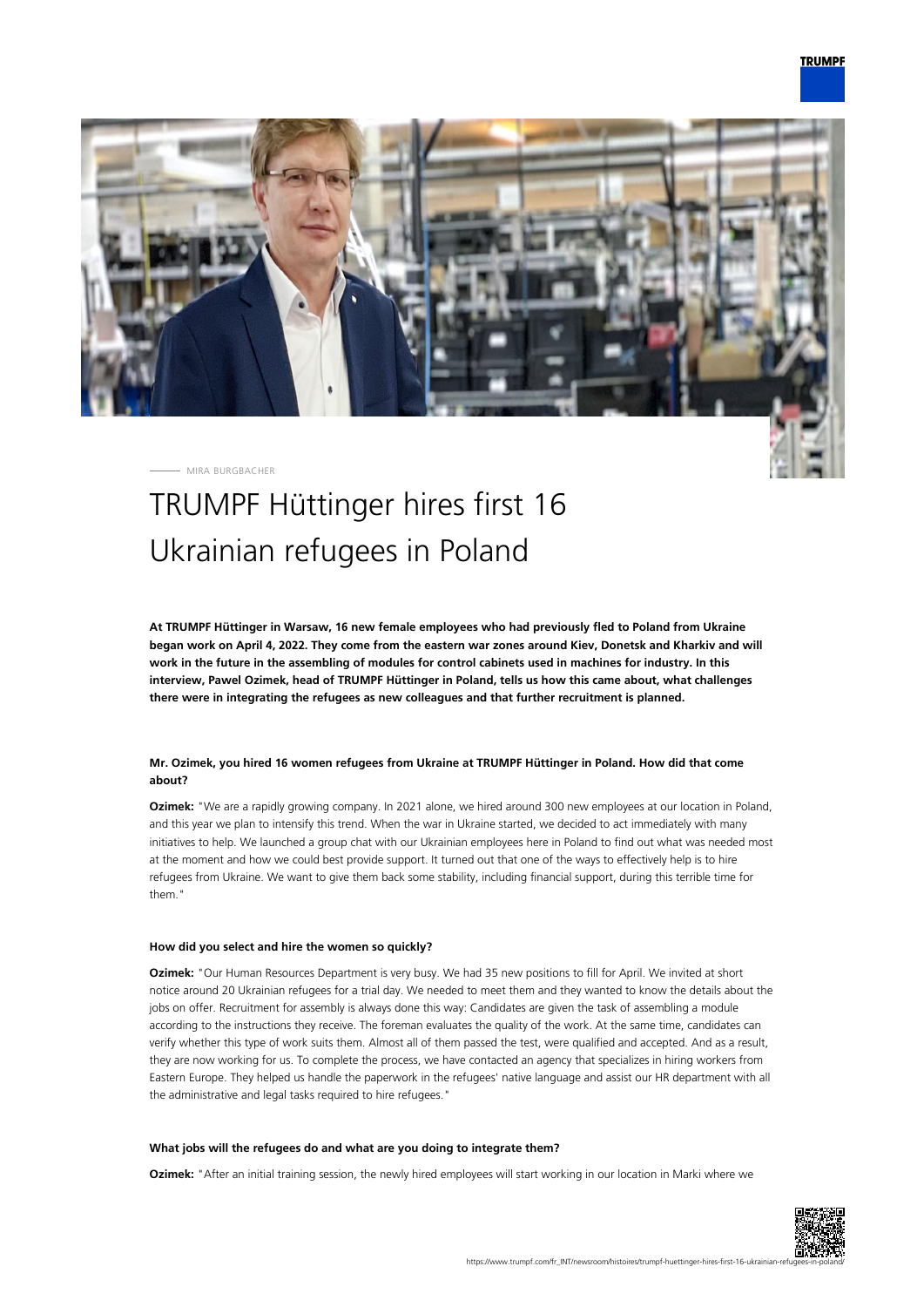assemble the modules for the control cabinets. About 80 percent of all TRUMPF machines worldwide get their control cabinets from us. On a daily basis, the new Ukrainian employees are being supported by experienced process engineers and team leaders. They have an ear for any initial difficulties that may arise and make sure that everything works. After a few months, as a result of our regular skills evaluation process, the new colleagues can be offered a more specialized type of job. As for the communication, we already have some Ukrainian employees on board who are helping us a lot in integrating these new team members. In some situations, I also see the translation tools in use. We don't want new colleagues to have to work in isolation; we want to integrate them into the existing teams."

### **What's the next step?**

**Ozimek:** "The first group of refugees joined us on April 4<sup>th</sup>. That was just the beginning: we already have 23 refugees confirmed for the next set of practice dates. And we plan to invite more. This may all sound like an experiment, and to some extent it is, but we at TRUMPF strongly trust in brave, new ideas. The reality of war made those people leave their homes and now forces them to try to normalize their lives under the new circumstances in which they have found themselves from one day to another. With a strong motivation to help on one hand, and with the consideration of the win-win aspect of the situation, the hiring of the refugees has become a part of our help policy for Ukraine."

#### **What else is TRUMPF Hüttinger doing in Poland to help?**

**Ozimek:** "At TRUMPF Hüttinger in Poland, we started helping right away - since the first day of the Russian attack, we have tried every means to support our Ukrainian colleagues and their families who were forced to leave their homes and their possessions behind. We have launched a collection of relief supplies and we help the families to get from the border to safe places. Some of our employees from Ukraine have decided to return to Ukraine and fight for their country. We understood this decision and fully support them in every way. In addition, we wanted to raise money for medical aid and supplies, fuel or transportation. That's why we launched two fundraising campaigns and collected over PLN 40,000, which is equivalent to about 8,600 euros in the first few days. Many employees are volunteering in their free time. Some have taken in refugees privately who have not been accommodated by family members or in other homes. Now we are supporting the local community with donations for the language courses and food for Ukrainian school kids in our town."



The Ukrainian employees work in production in Marki. TRUMPF Hüttinger manufactures modules for control cabinets there. © TRUMPF Hüttinger



**TRUMPF**